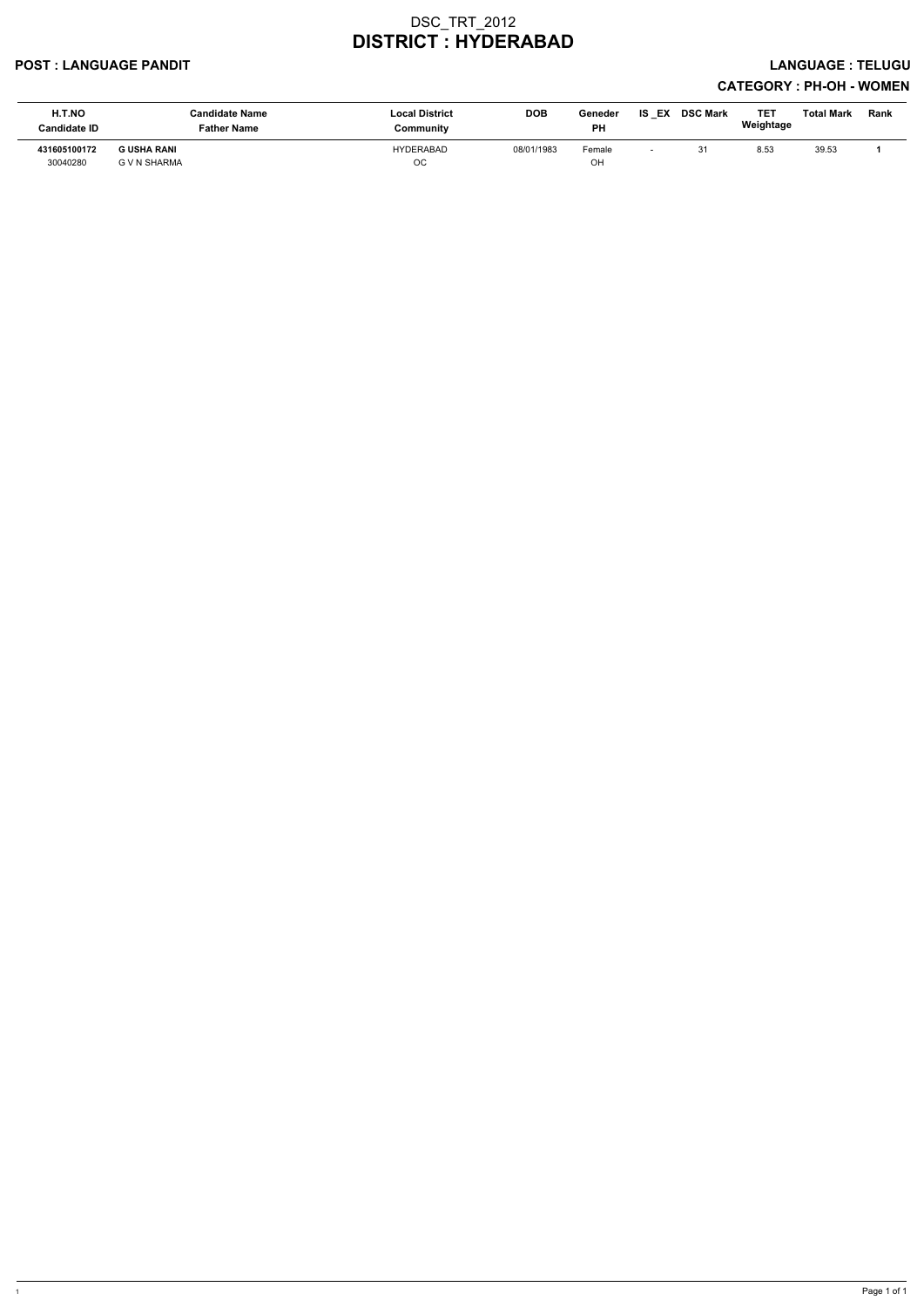#### POST : LANGUAGE PANDIT LANGUAGE : URDU

| <b>H.T.NO</b><br><b>Candidate ID</b> | <b>Candidate Name</b><br><b>Father Name</b> | <b>Local District</b><br>Community | <b>DOB</b> | Geneder<br><b>PH</b> | IS<br>EX | <b>DSC Mark</b> | TET<br>Weightage | <b>Total Mark</b> | Rank |
|--------------------------------------|---------------------------------------------|------------------------------------|------------|----------------------|----------|-----------------|------------------|-------------------|------|
| 431606100091<br>30157499             | <b>NAZMUNNISA</b><br>S KHADER BASHA         | <b>KURNOOL</b><br>BC-E             | 14/01/1986 | Female<br>OH         |          | 39              | 10.67            | 49.67             |      |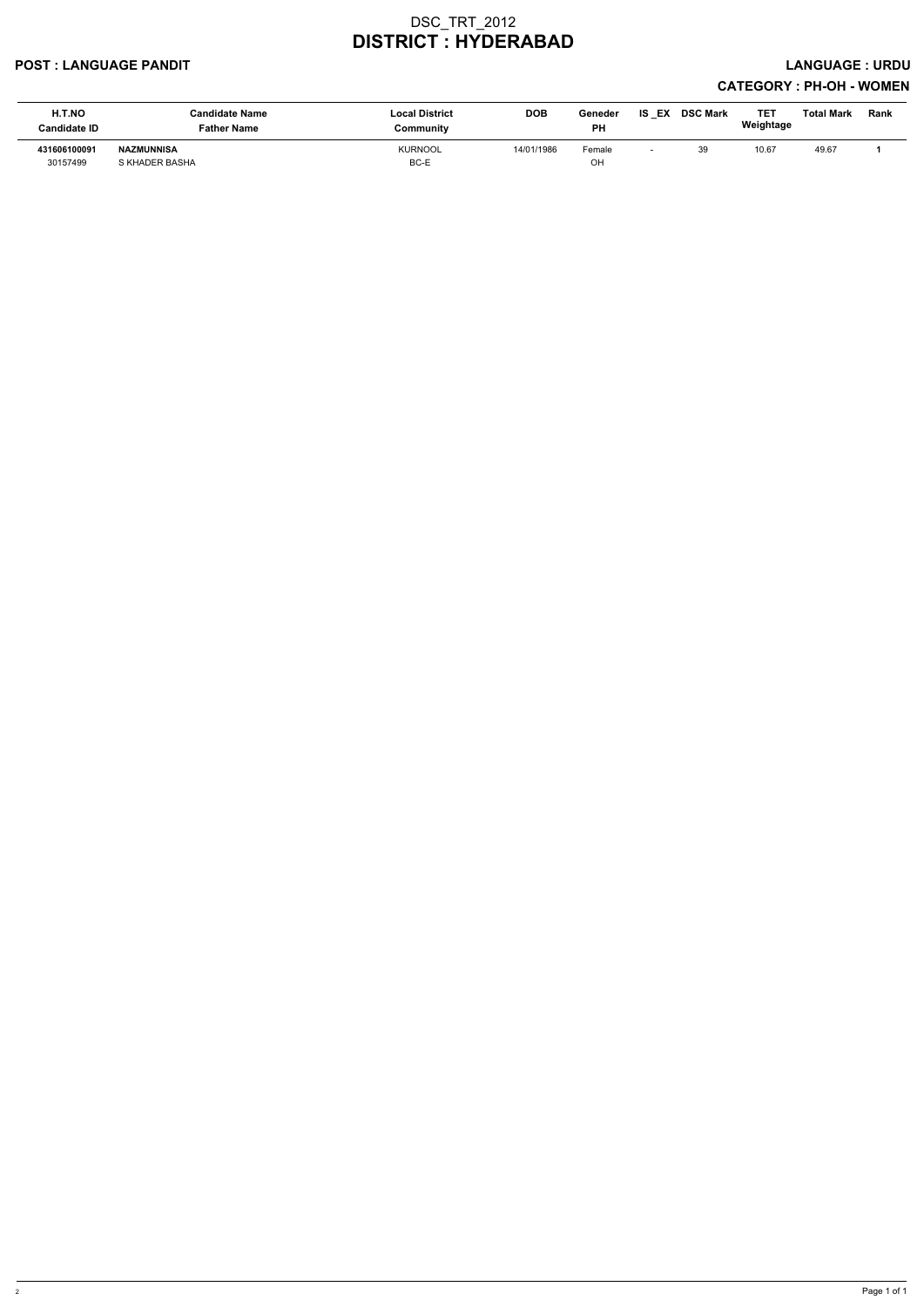## POST : SCHOOL ASSISTANT (LANGUAGE) AND EXAMPLE THE SERVICE OF SERVICE OF SERVICE OF SERVICE OF SERVICE : ENGLISH

| H.T.NO<br><b>Candidate ID</b> | <b>Candidate Name</b><br><b>Father Name</b>         | <b>Local District</b><br><b>Community</b> | <b>DOB</b> | Geneder<br><b>PH</b> | IS EX                    | <b>DSC Mark</b> | TET<br>Weightage | <b>Total Mark</b> | Rank           |
|-------------------------------|-----------------------------------------------------|-------------------------------------------|------------|----------------------|--------------------------|-----------------|------------------|-------------------|----------------|
| 411612100126<br>30048095      | <b>ALURI BHARATHI</b><br>A VENKATESWARA RAO         | HYDERABAD<br>OC.                          | 28/01/1975 | Female<br>OH         | $\overline{\phantom{0}}$ | 37              | 10.4             | 47.40             |                |
| 411612100259<br>30239836      | <b>T SREELATHA DEVI</b><br>T PANDARINATH SWAMY      | HYDERABAD<br>BC-D                         | 08/01/1978 | Female<br>OH         | $\overline{\phantom{0}}$ | 34.5            | 10               | 44.50             | $\overline{2}$ |
| 411612100503<br>30352462      | <b>MAHJABEEN FATIMA</b><br>MOHD MUBEEN UDDIN        | <b>HYDERABAD</b><br>BC-E                  | 12/01/1984 | Female<br>OH         | $\overline{\phantom{0}}$ | 33              | 9.07             | 42.07             | 3              |
| 411612100229<br>30256380      | <b>KHUTUJA SULTANA</b><br><b>IFTHAQAR MOHIUDDIN</b> | HYDERABAD<br>BC-E                         | 10/01/1977 | Female<br>OH         | $\overline{\phantom{0}}$ | 29              | 9.73             | 38.73             | 4              |
| 411612100473<br>30455100      | <b>FARHEEN SULTANA</b><br>MOHAMMED KHALEELUDDIN     | NALGONDA<br>BC-E                          | 16/01/1983 | Female<br>OH         | $\overline{\phantom{0}}$ | 27              | 9.47             | 36.47             | 5              |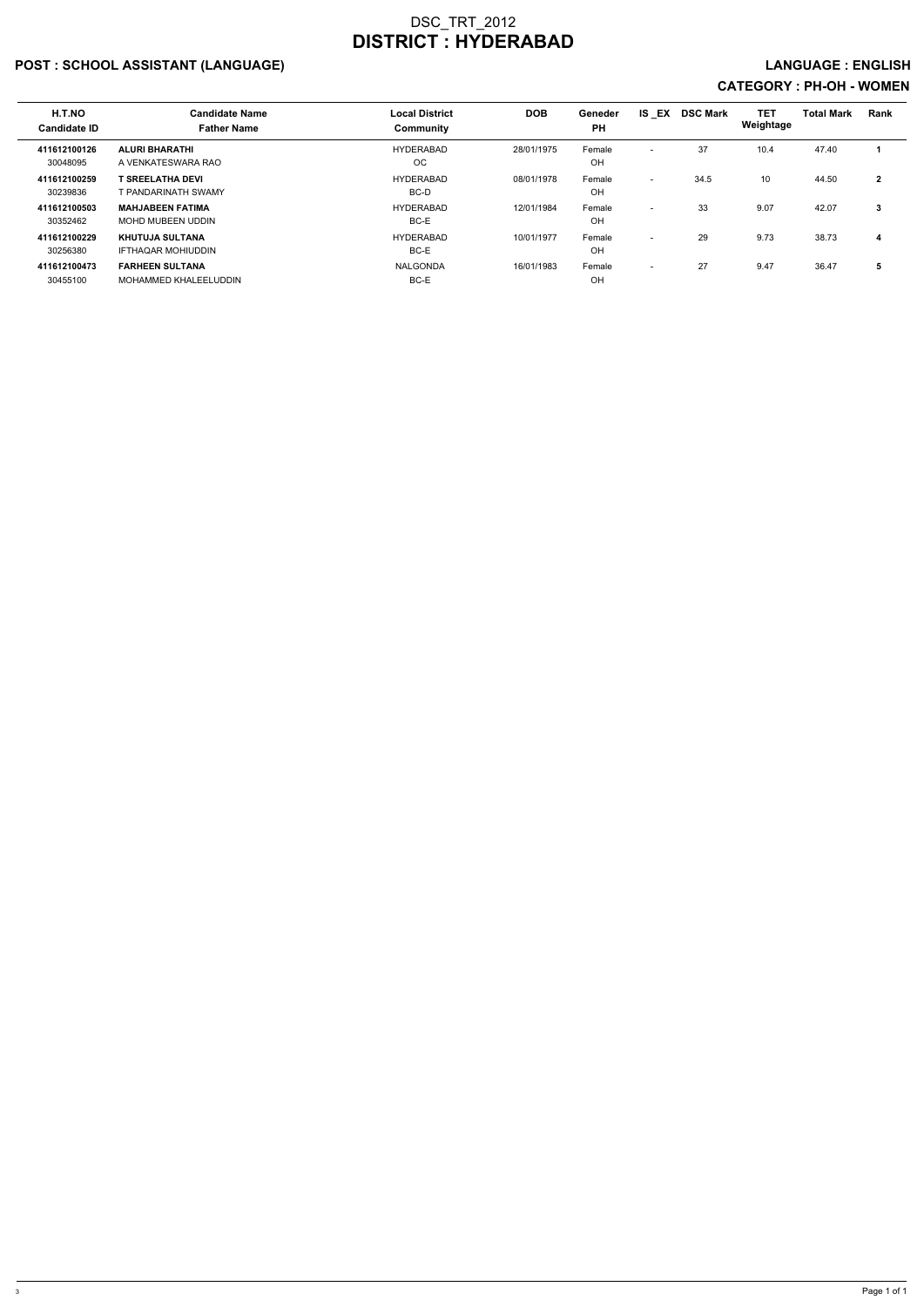## POST : SCHOOL ASSISTANT (LANGUAGE) And the set of the set of the set of the set of the set of the set of the set of the set of the set of the set of the set of the set of the set of the set of the set of the set of the set

| H.T.NO<br><b>Candidate ID</b> | <b>Candidate Name</b><br><b>Father Name</b> | <b>Local District</b><br>Community | <b>DOB</b> | Geneder<br><b>PH</b> | <b>IS EX</b>             | <b>DSC Mark</b> | <b>TET</b><br>Weightage | <b>Total Mark</b> | <b>Rank</b>  |
|-------------------------------|---------------------------------------------|------------------------------------|------------|----------------------|--------------------------|-----------------|-------------------------|-------------------|--------------|
| 411607100227<br>30073646      | <b>G RUPA</b><br><b>G P SURYA RAO</b>       | <b>HYDERABAD</b><br><b>OC</b>      | 17/01/1983 | Female<br>OH         | $\overline{\phantom{0}}$ | 38.5            | 9.33                    | 47.83             |              |
| 411607100040<br>30090547      | KALAVAKOLANU MADHAVI<br>RAMMURTHY           | <b>HYDERABAD</b><br><sub>OC</sub>  | 01/01/1974 | Female<br>OH         | $\overline{\phantom{0}}$ | 36              | 9.07                    | 45.07             | $\mathbf{2}$ |
| 411607100190<br>30441760      | <b>K SUDHA</b><br>K RAGHURAM                | <b>HYDERABAD</b><br>BC-B           | 07/01/1981 | Female<br>OH         | $\overline{\phantom{0}}$ | 35              | 8.53                    | 43.53             | 3            |
| 411607100171<br>30043286      | <b>SAMEENA SULTANA</b><br>ABDUL RAHIM KHAN  | <b>HYDERABAD</b><br>ОC             | 27/01/1980 | Female<br>OH         | $\overline{\phantom{0}}$ | 30.5            | 8.53                    | 39.03             | 4            |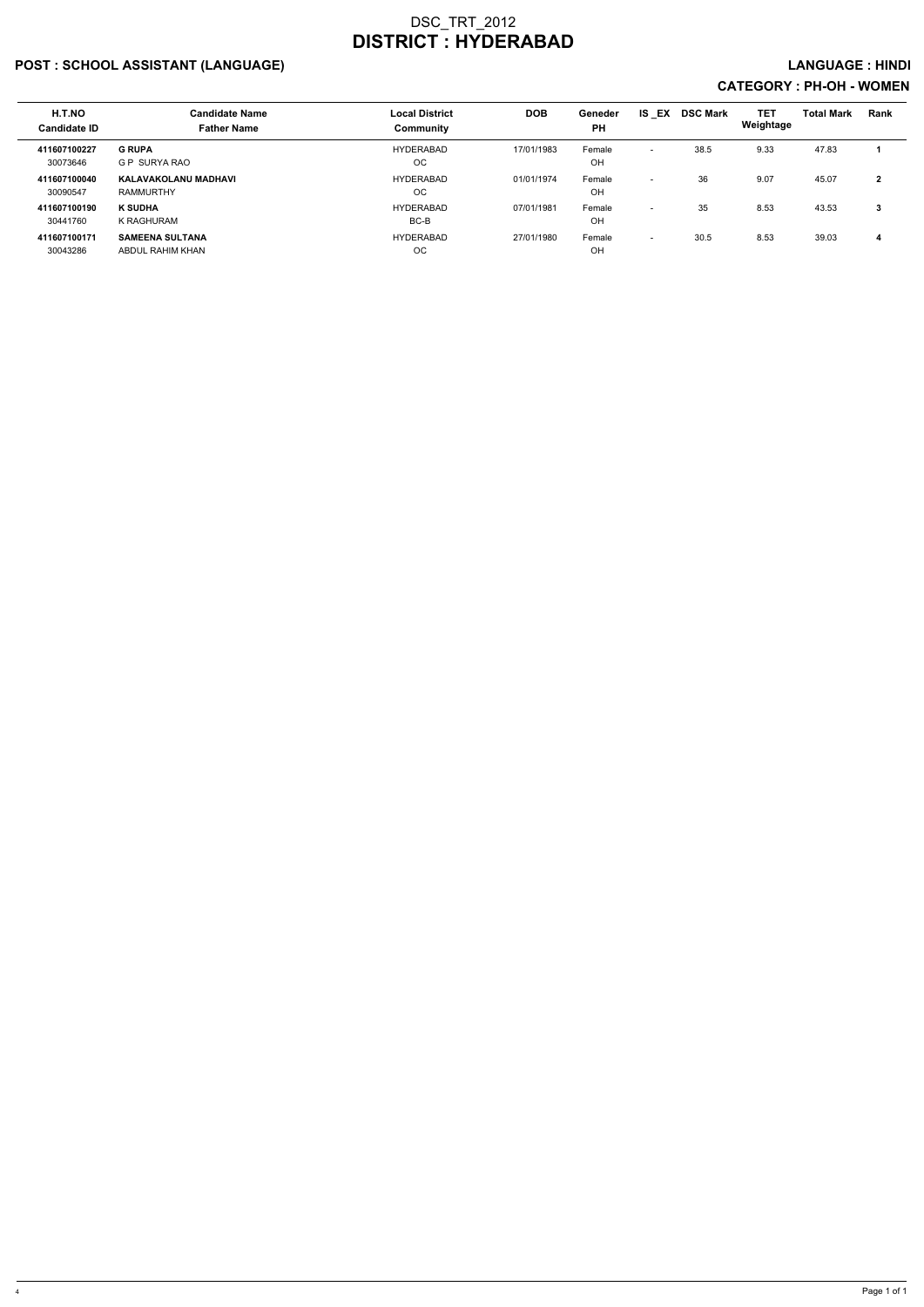## POST : SCHOOL ASSISTANT (LANGUAGE) LANGUAGE : TELUGU

| H.T.NO<br><b>Candidate ID</b> | <b>Candidate Name</b><br><b>Father Name</b> | <b>Local District</b><br>Community | <b>DOB</b> | Geneder<br><b>PH</b> | IS.<br>EX                | <b>DSC Mark</b> | <b>TET</b><br>Weightage | <b>Total Mark</b> | <b>Rank</b> |
|-------------------------------|---------------------------------------------|------------------------------------|------------|----------------------|--------------------------|-----------------|-------------------------|-------------------|-------------|
| 411605100012<br>30184183      | <b>D RADHA JYOTHI</b><br>SAILY GOUD         | HYDERABAD<br>BC-B                  | 19/01/1972 | Female<br>OH         | $\overline{\phantom{a}}$ | 42.5            | 11.33                   | 53.83             |             |
| 411605100075<br>30157825      | <b>ANITHA Y</b><br>SRINU REDDY Y            | HYDERABAD<br>ОC                    | 20/01/1978 | Female<br>OH         | $\overline{\phantom{0}}$ | 38.5            | 10                      | 48.50             | າ           |
| 411605100134<br>30040280      | G USHA RANI<br>G V N SHARMA                 | <b>HYDERABAD</b><br>ОC             | 08/01/1983 | Female<br>OH         | $\overline{\phantom{0}}$ | 35.5            | 8.53                    | 44.03             |             |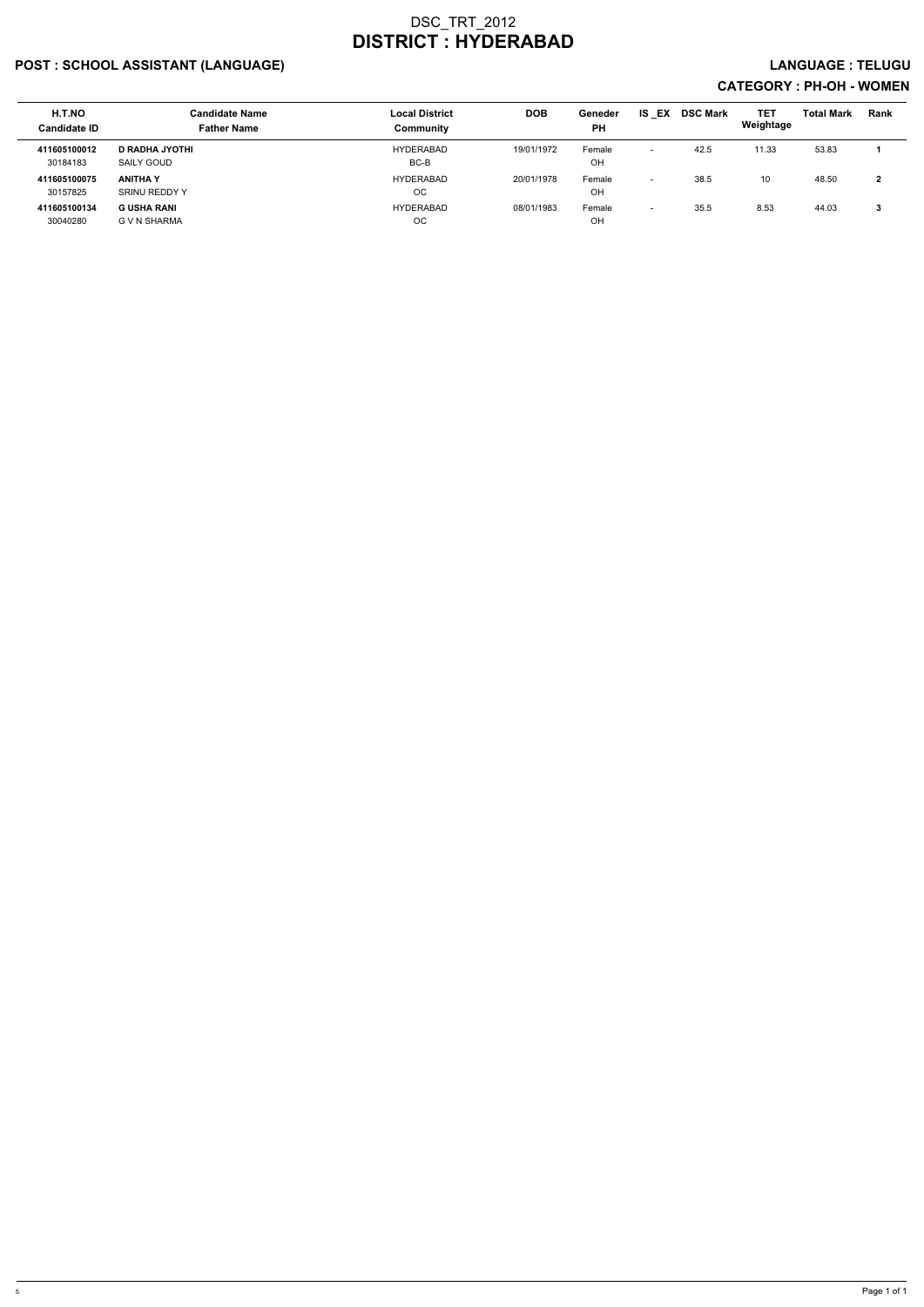## POST : SCHOOL ASSISTANT (LANGUAGE) And the set of the set of the set of the set of the set of the set of the set of the set of the set of the set of the set of the set of the set of the set of the set of the set of the set

| <b>H.T.NO</b><br><b>Candidate ID</b> | <b>Candidate Name</b><br><b>Father Name</b>  | <b>Local District</b><br>Community | <b>DOB</b> | Geneder<br><b>PH</b> | IS<br>EX                 | <b>DSC Mark</b> | <b>TET</b><br>Weightage | <b>Total Mark</b> | <b>Rank</b> |
|--------------------------------------|----------------------------------------------|------------------------------------|------------|----------------------|--------------------------|-----------------|-------------------------|-------------------|-------------|
| 411606100023<br>30055901             | <b>SHAHEEN BEGUM</b><br>SYED MUSHTAQ HUSSAIN | <b>HYDERABAD</b><br>OС             | 01/01/1976 | Female<br>OH         | $\overline{\phantom{0}}$ | 47              | 11.2                    | 58.20             |             |
| 411606100110<br>30157499             | NAZMUNNISA<br>S KHADER BASHA                 | <b>KURNOOL</b><br>BC-E             | 14/01/1986 | Female<br><b>OH</b>  |                          | 43.5            | 10.67                   | 54.17             |             |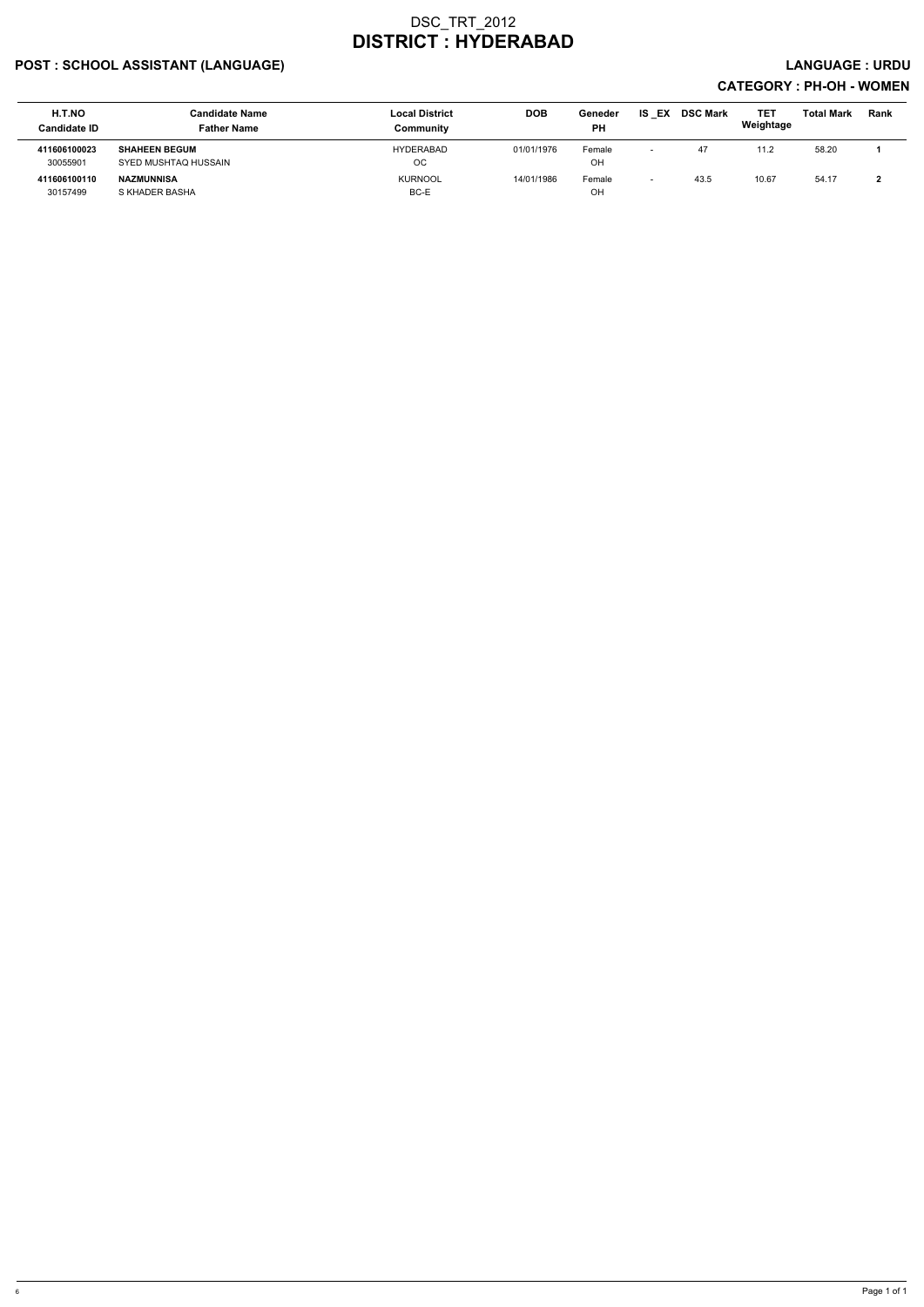## POST : SCHOOL ASSISTANT (NON-LANGUAGE) MEDIUM : ENGLISH LANGUAGE : BIOLOGICAL SCIENCE

| H.T.NO<br><b>Candidate ID</b> | <b>Candidate Name</b><br><b>Father Name</b>  | <b>Local District</b><br>Community | <b>DOB</b> | Geneder<br><b>PH</b> | IS EX                    | <b>DSC Mark</b> | <b>TET</b><br>Weightage | <b>Total Mark</b> | <b>Rank</b>  |
|-------------------------------|----------------------------------------------|------------------------------------|------------|----------------------|--------------------------|-----------------|-------------------------|-------------------|--------------|
| 421603080001<br>30064938      | K J MANJU VANI<br>K JANARDHAN                | <b>HYDERABAD</b><br>BC-B           | 15/01/1966 | Female<br>OH         | $\overline{\phantom{0}}$ | 38              | 9.73                    | 47.73             |              |
| 421603080262<br>30435708      | <b>SUMA SATYALA</b><br>S SURYANARAYANA       | <b>HYDERABAD</b><br>SC             | 21/01/1978 | Female<br>OH         | $\sim$                   | 37.5            | 10 <sup>1</sup>         | 47.50             | $\mathbf{2}$ |
| 421603080805<br>30270504      | <b>H VIJETHA</b><br>H SHIVAJI                | <b>HYDERABAD</b><br>BC-D           | 01/01/1986 | Female<br>OH         | $\overline{\phantom{a}}$ | 35.5            | 9.2                     | 44.70             | 3            |
| 421603080489<br>30198125      | <b>SYEDA SHAFIA SIDDIQUA</b><br>M M GULSHANI | NIZAMABAD<br>OC.                   | 25/01/1982 | Female<br>OH         | $\overline{\phantom{a}}$ | 33              | 11.6                    | 44.60             | 4            |
| 421603080358<br>30078038      | <b>G LOKESHWARI</b><br><b>G KRISHNA</b>      | <b>HYDERABAD</b><br><b>SC</b>      | 21/01/1980 | Female<br>OH         | $\overline{\phantom{a}}$ | 32.5            | 8.67                    | 41.17             | 5            |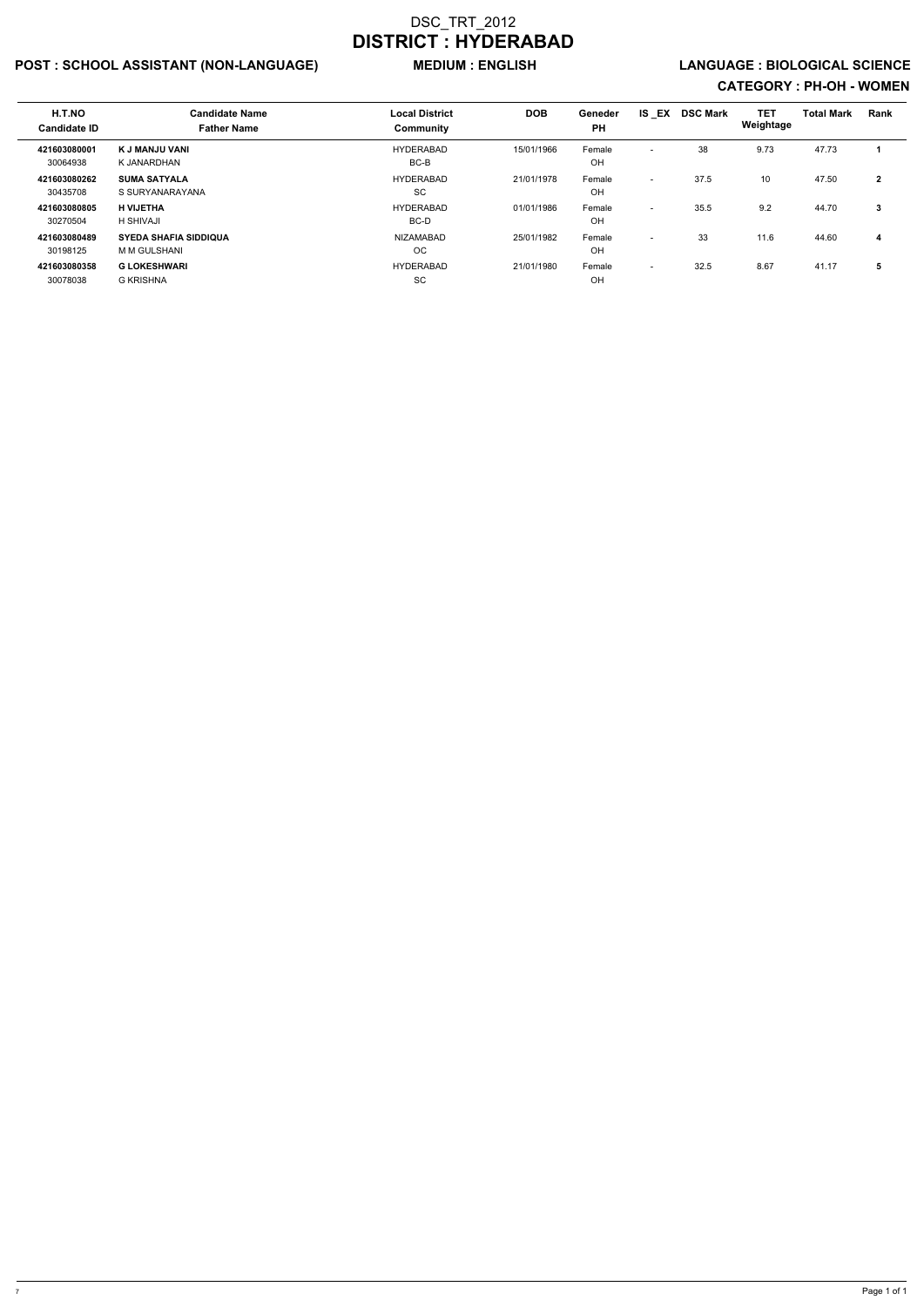## POST : SCHOOL ASSISTANT (NON-LANGUAGE) MEDIUM : TELUGU LANGUAGE : BIOLOGICAL SCIENCE

| H.T.NO<br>Candidate ID   | <b>Candidate Name</b><br><b>Father Name</b>              | <b>Local District</b><br>Community | <b>DOB</b> | Geneder<br>РH | <b>IS EX</b> | <b>DSC Mark</b> | TE1<br>Weightage | Total Mark | <b>Rank</b> |
|--------------------------|----------------------------------------------------------|------------------------------------|------------|---------------|--------------|-----------------|------------------|------------|-------------|
| 421603010234<br>30190364 | <b>SAKETI SUHASINI CHARLES</b><br>SAKETI CHARLES BABULAL | HYDERABAD<br>BC-C                  | 15/01/1985 | Female<br>OH  |              | 27.5            | 8.67             | 36.17      |             |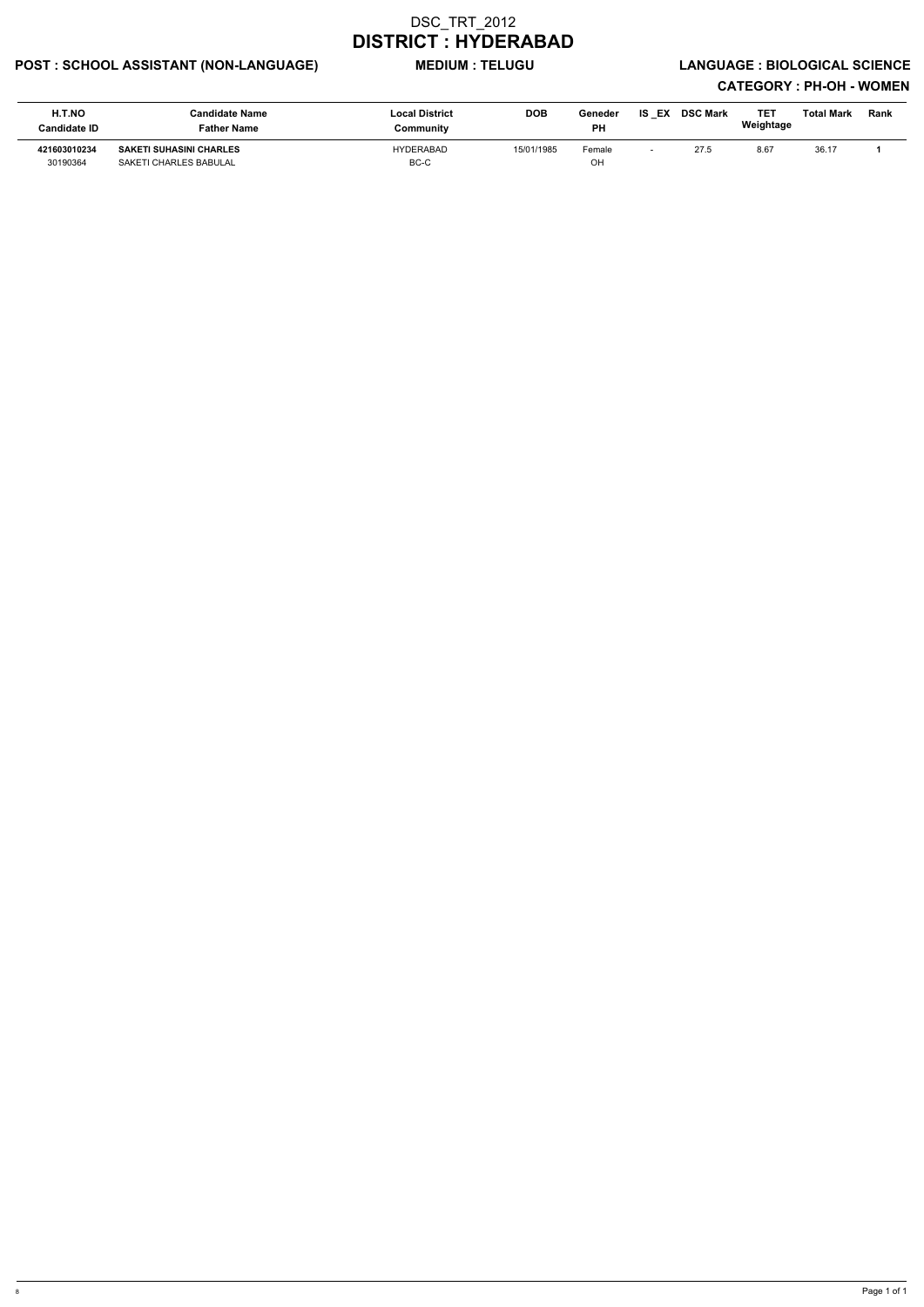## POST : SCHOOL ASSISTANT (NON-LANGUAGE) MEDIUM : URDU LANGUAGE : BIOLOGICAL SCIENCE

| <b>H.T.NO</b><br><b>Candidate ID</b> | <b>Candidate Name</b><br>Father Name | <b>Local District</b><br>Community | <b>DOB</b> | Geneder<br><b>PH</b> | IS EX | <b>DSC Mark</b> | TE1<br>Weightage | Total Mark | Rank |
|--------------------------------------|--------------------------------------|------------------------------------|------------|----------------------|-------|-----------------|------------------|------------|------|
| 421603020095<br>30297250             | <b>NUSRATH FATIMA</b><br>MA MUBEEN   | ADILABAD<br>BC-E                   | 07/01/1985 | Female<br>OH         |       | 24.5            |                  | 32.50      |      |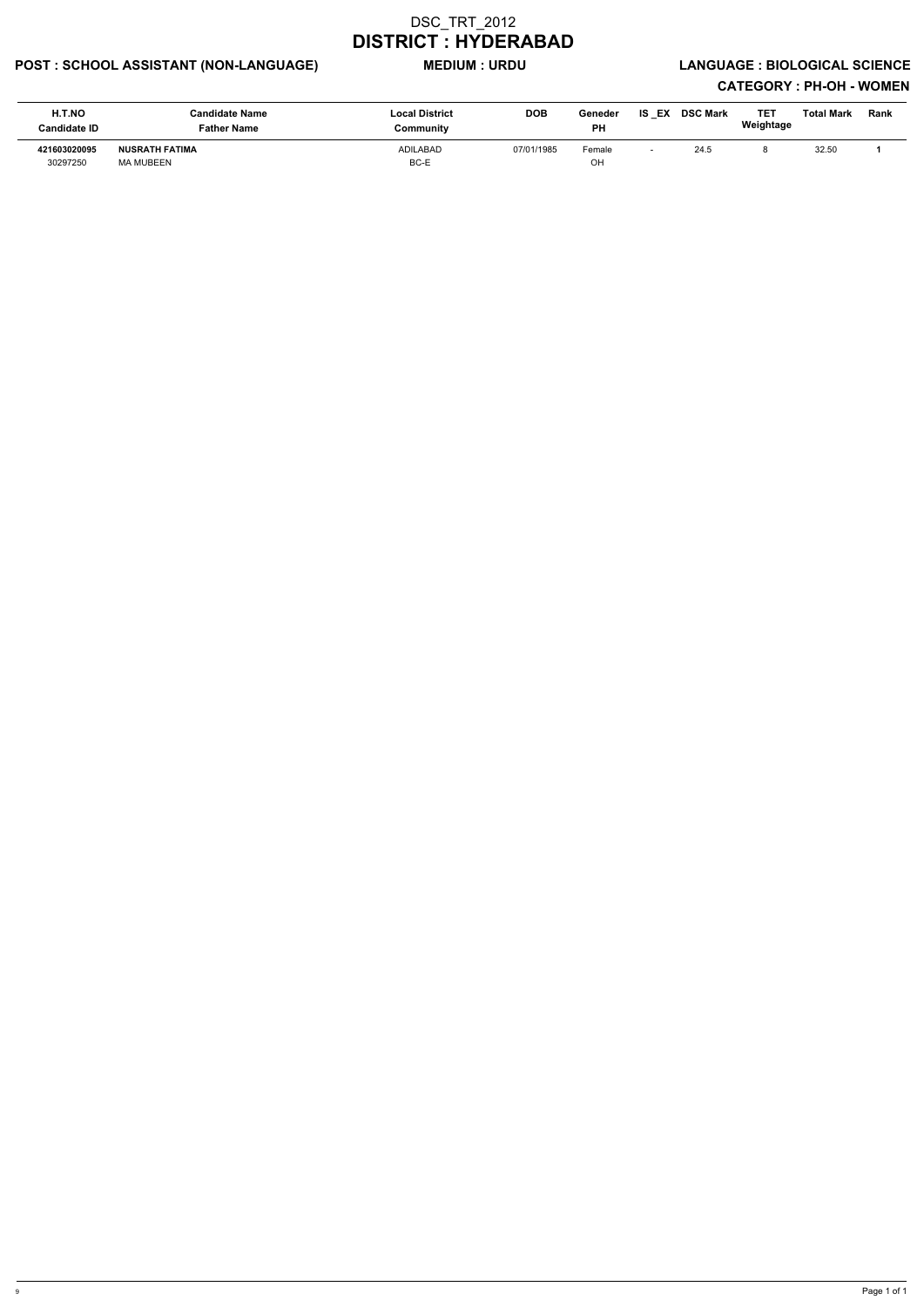## POST : SCHOOL ASSISTANT (NON-LANGUAGE) MEDIUM : ENGLISH LANGUAGE : MATHEMATICS

| H.T.NO<br><b>Candidate ID</b> | <b>Candidate Name</b><br><b>Father Name</b>        | <b>Local District</b><br>Community | <b>DOB</b> | Geneder<br><b>PH</b> | <b>IS EX</b>             | <b>DSC Mark</b> | <b>TET</b><br>Weightage | <b>Total Mark</b> | Rank                    |
|-------------------------------|----------------------------------------------------|------------------------------------|------------|----------------------|--------------------------|-----------------|-------------------------|-------------------|-------------------------|
| 421601080421<br>30464513      | <b>T SREE LAKSHMI SHYAMALA</b><br>T K MOHAN KUMAR  | <b>HYDERABAD</b><br>OC.            | 29/01/1983 | Female<br>OH         | <b>YES</b>               | 36              | 8.4                     | 44.40             |                         |
| 421601080283<br>30416599      | <b>AZMERUNNISA BEGUM</b><br><b>SHAIKH DASTAGIR</b> | <b>HYDERABAD</b><br>BC-E           | 28/01/1980 | Female<br>OH         | $\overline{\phantom{a}}$ | 31              | 11.2                    | 42.20             | $\overline{2}$          |
| 421601080545<br>30115792      | <b>M SANDHYA RANI</b><br>M MARAIAH                 | <b>RANGAREDDY</b><br>BC-A          | 19/01/1985 | Female<br>OH         | $\sim$                   | 30.5            | 10                      | 40.50             | 3                       |
| 421601080334<br>30409429      | A SARITHA<br>A SURENDER                            | <b>RANGAREDDY</b><br>BC-B          | 14/01/1981 | Female<br>OH         | $\overline{\phantom{a}}$ | 29.5            | 9.73                    | 39.23             | $\overline{\mathbf{4}}$ |
| 421601080634<br>30304533      | <b>MUDDASU VIMALA</b><br>M BALASWAMY               | <b>RANGAREDDY</b><br>SC            | 02/01/1986 | Female<br>OH         | $\overline{\phantom{a}}$ | 28              | 9.47                    | 37.47             | 5                       |
| 421601080715<br>30276811      | <b>ZAREENA BEGUM R S</b><br>TK MOHIDDIN            | <b>ANANTHAPUR</b><br>BC-E          | 10/01/1987 | Female<br>OH         | $\overline{\phantom{a}}$ | 25.5            | 10.4                    | 35.90             | 6                       |
| 421601080454<br>30040207      | <b>RABIA SULTANA</b><br><b>MOHD REHBAR KHAN</b>    | <b>HYDERABAD</b><br>ОC             | 14/01/1983 | Female<br>OH         | $\overline{\phantom{a}}$ | 26.5            | 8                       | 34.50             |                         |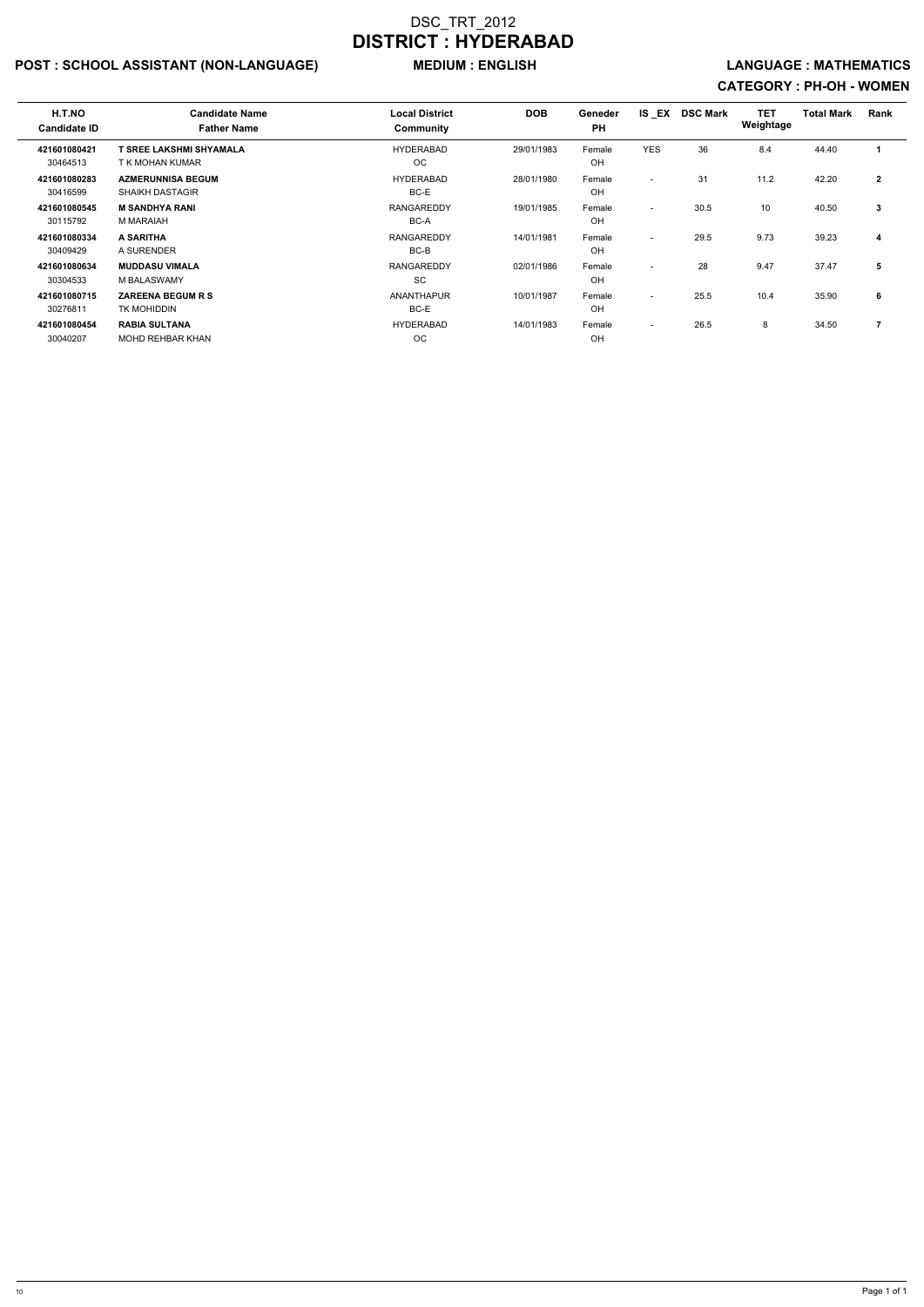## POST : SCHOOL ASSISTANT (NON-LANGUAGE) MEDIUM : TELUGU LANGUAGE : MATHEMATICS

| H.T.NO<br><b>Candidate ID</b> | Candidate Name<br>Father Name                 | <b>Local District</b><br>Community | <b>DOB</b> | Geneder<br><b>PH</b> | IS EX | <b>DSC Mark</b> | TET<br>Weightage | <b>Total Mark</b> | <b>Rank</b> |
|-------------------------------|-----------------------------------------------|------------------------------------|------------|----------------------|-------|-----------------|------------------|-------------------|-------------|
| 421601010021<br>30077031      | <b>S NAGAMANI</b><br>S SURYA NARAYANA MOORTHY | CHITTOOR<br>OC                     | 13/01/1974 | Female<br>OH         |       | 29.5            | 9.87             | 39.37             |             |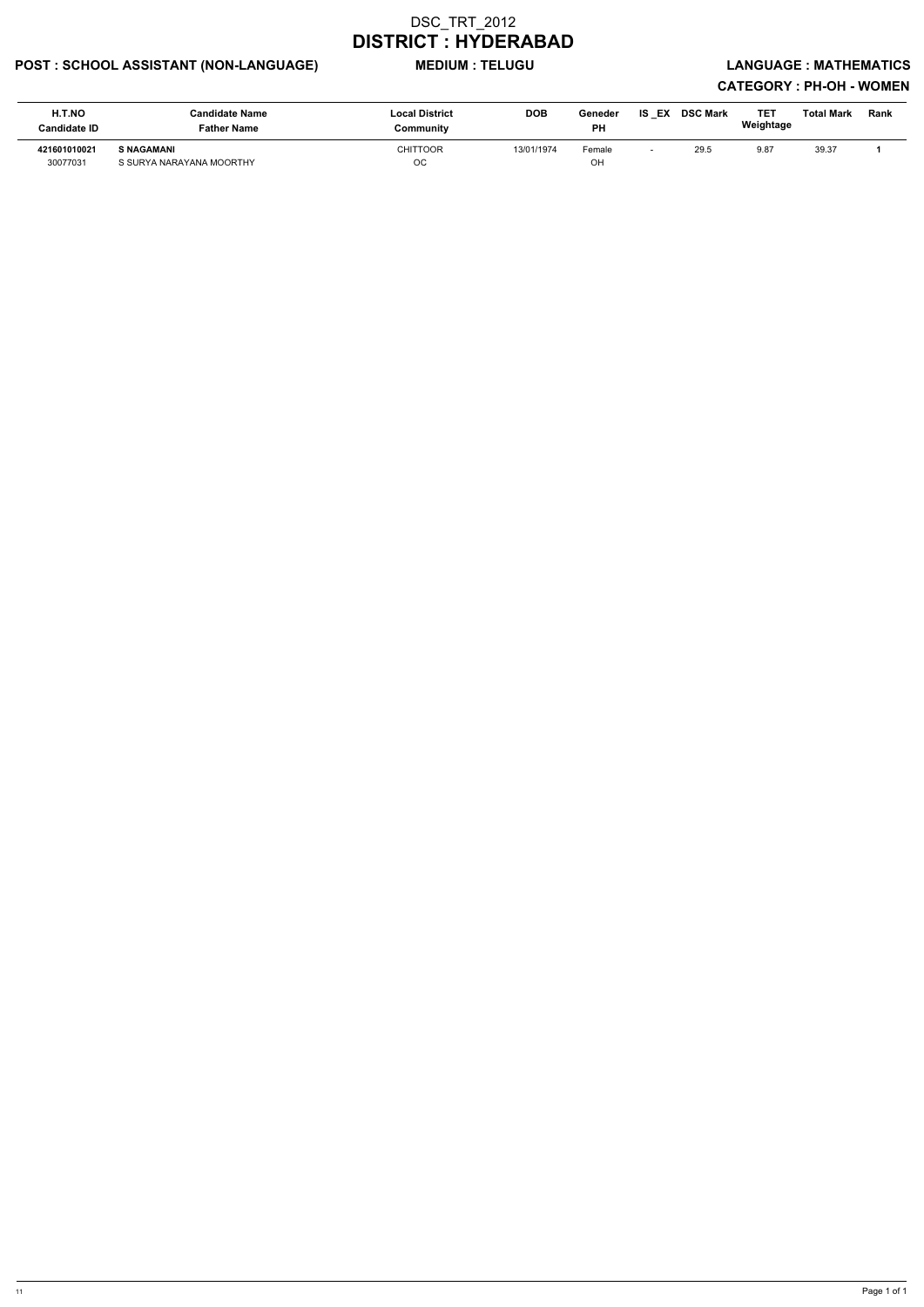## POST : SCHOOL ASSISTANT (NON-LANGUAGE) MEDIUM : ENGLISH LANGUAGE : PHYSICAL SCIENCE

| H.T.NO<br><b>Candidate ID</b> | <b>Candidate Name</b><br><b>Father Name</b> | <b>Local District</b><br>Community | <b>DOB</b> | Geneder<br><b>PH</b> | IS EX                    | <b>DSC Mark</b> | TE1<br>Weightage | <b>Total Mark</b> | Rank |
|-------------------------------|---------------------------------------------|------------------------------------|------------|----------------------|--------------------------|-----------------|------------------|-------------------|------|
| 421602080125<br>30088157      | N UMA<br>N BHOOMA REDDY                     | <b>NIZAMABAD</b><br><b>OC</b>      | 14/01/1987 | Female<br>OH         |                          | 32.5            | 11.47            | 43.97             |      |
| 421602080144<br>30444104      | <b>MP PALLAVI</b><br><b>M P NAGARJUNA</b>   | RANGAREDDY<br>BC-A                 | 25/01/1991 | Female<br>OH         | $\overline{\phantom{0}}$ | 27.5            | 8.53             | 36.03             |      |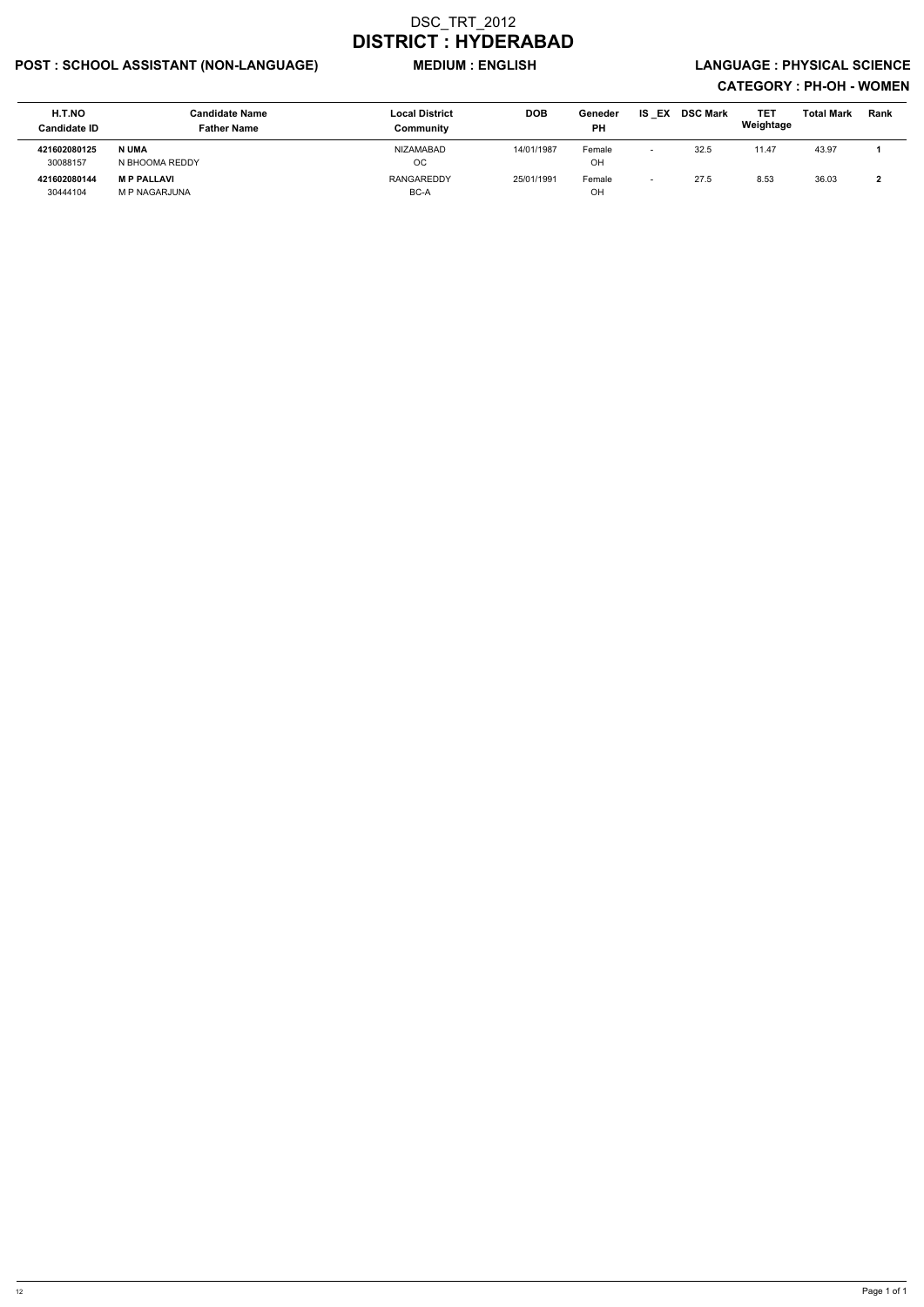## POST : SCHOOL ASSISTANT (NON-LANGUAGE) MEDIUM : ENGLISH LANGUAGE : SOCIAL STUDIES

| H.T.NO<br><b>Candidate ID</b> | <b>Candidate Name</b><br><b>Father Name</b>         | <b>Local District</b><br><b>Community</b> | <b>DOB</b> | Geneder<br>PH |                          | IS EX DSC Mark | <b>TET</b><br>Weightage | <b>Total Mark</b> | Rank           |
|-------------------------------|-----------------------------------------------------|-------------------------------------------|------------|---------------|--------------------------|----------------|-------------------------|-------------------|----------------|
| 421604080679<br>30045658      | <b>KALEEMUNISA</b><br><b>MOHD SADAT</b>             | <b>HYDERABAD</b><br>BC-E                  | 13/01/1981 | Female<br>OH  | $\sim$                   | 39.5           | 12                      | 51.50             | $\mathbf{1}$   |
| 421604081013<br>30049054      | <b>SHAIKHA SULTANA</b><br><b>SHAIKH JAHANGIR</b>    | <b>HYDERABAD</b><br>BC-E                  | 23/01/1987 | Female<br>OH  | $\sim$                   | 38             | 9.87                    | 47.87             | $\mathbf{2}$   |
| 421604080665<br>30318254      | <b>ASMA SULTANA</b><br><b>MOHD OSMAN</b>            | <b>HYDERABAD</b><br>BC-E                  | 20/01/1981 | Female<br>OH  | $\sim$                   | 33.5           | 10                      | 43.50             | 3              |
| 421604080378<br>30071656      | <b>G MANJULA</b><br><b>G RAMULU LATE</b>            | <b>HYDERABAD</b><br>BC-A                  | 12/01/1977 | Female<br>OH  | $\sim$                   | 34             | 9.47                    | 43.47             | 4              |
| 421604080201<br>30048095      | <b>ALURI BHARATHI</b><br>A VENKATESWARA RAO         | <b>HYDERABAD</b><br><b>OC</b>             | 28/01/1975 | Female<br>OH  | $\overline{\phantom{a}}$ | 33             | 10.4                    | 43.40             | 5              |
| 421604080375<br>30256380      | <b>KHUTUJA SULTANA</b><br><b>IFTHAQAR MOHIUDDIN</b> | <b>HYDERABAD</b><br>BC-E                  | 10/01/1977 | Female<br>OH  | $\sim$                   | 32.5           | 9.73                    | 42.23             | 6              |
| 421604080335<br>30336957      | <b>S S V N JYOTI</b><br>S BHASKAR RAO               | <b>HYDERABAD</b><br><b>OC</b>             | 01/01/1977 | Female<br>OH  |                          | 32             | 8.53                    | 40.53             | $\overline{7}$ |
| 421604080804<br>30455100      | <b>FARHEEN SULTANA</b><br>MOHAMMED KHALEELUDDIN     | <b>NALGONDA</b><br>BC-E                   | 16/01/1983 | Female<br>OH  |                          | 30.5           | 9.47                    | 39.97             | 8              |
| 421604081016<br>30275115      | P ANITHA<br>P V SESHAIAH                            | <b>HYDERABAD</b><br>OC                    | 15/01/1987 | Female<br>OH  |                          | 29.5           | 8.67                    | 38.17             | 9              |
| 421604080861<br>30352462      | <b>MAHJABEEN FATIMA</b><br>MOHD MUBEEN UDDIN        | <b>HYDERABAD</b><br>BC-E                  | 12/01/1984 | Female<br>OH  |                          | 29             | 9.07                    | 38.07             | 10             |
| 421604080596<br>30403131      | <b>KANDURI GAYATRI</b><br>K BHARADWAJ               | <b>HYDERABAD</b><br>OC                    | 24/01/1980 | Female<br>OH  | $\overline{a}$           | 29.5           | 8.27                    | 37.77             | 11             |
| 421604080584<br>30270820      | <b>SUJATHA PALLI</b><br>SAMUEL RAJU PALLI           | <b>HYDERABAD</b><br>SC                    | 10/01/1979 | Female<br>OH  | $\overline{a}$           | 25             | 11.87                   | 36.87             | 12             |
| 421604081010<br>30447274      | <b>M VIJAYA LAXMI</b><br>M VENKATAIAH               | <b>HYDERABAD</b><br>BC-D                  | 22/01/1987 | Female<br>OH  | $\overline{a}$           | 25.5           | 10.8                    | 36.30             | 13             |
| 421604080001<br>30179599      | PENTAPATI V SATYASUDHA<br>KRISHNAMURTHY PENTAPATI   | <b>RANGAREDDY</b><br><b>OC</b>            | 18/01/1968 | Female<br>OH  | $\sim$                   | 26.5           | 9.2                     | 35.70             | 14             |
| 421604080402<br>30282657      | <b>D RENUKA</b><br>D SATYANARAYANA                  | <b>RANGAREDDY</b><br>BC-B                 | 01/01/1977 | Female<br>OH  | $\sim$                   | 26             | 8.4                     | 34.40             | 15             |
| 421604081044<br>30400227      | <b>M ANITHA</b><br><b>M BALRAM</b>                  | <b>HYDERABAD</b><br>BC-A                  | 22/01/1988 | Female<br>OH  | $\overline{\phantom{a}}$ | 25             | 8                       | 33.00             | 16             |
| 421604080334<br>30051229      | <b>MAHESWARI KOTHULA</b><br>K SARYANARAYANA         | <b>WARANGAL</b><br>BC-D                   | 20/01/1977 | Female<br>OH  | $\sim$                   | 24             | 8.27                    | 32.27             | 17             |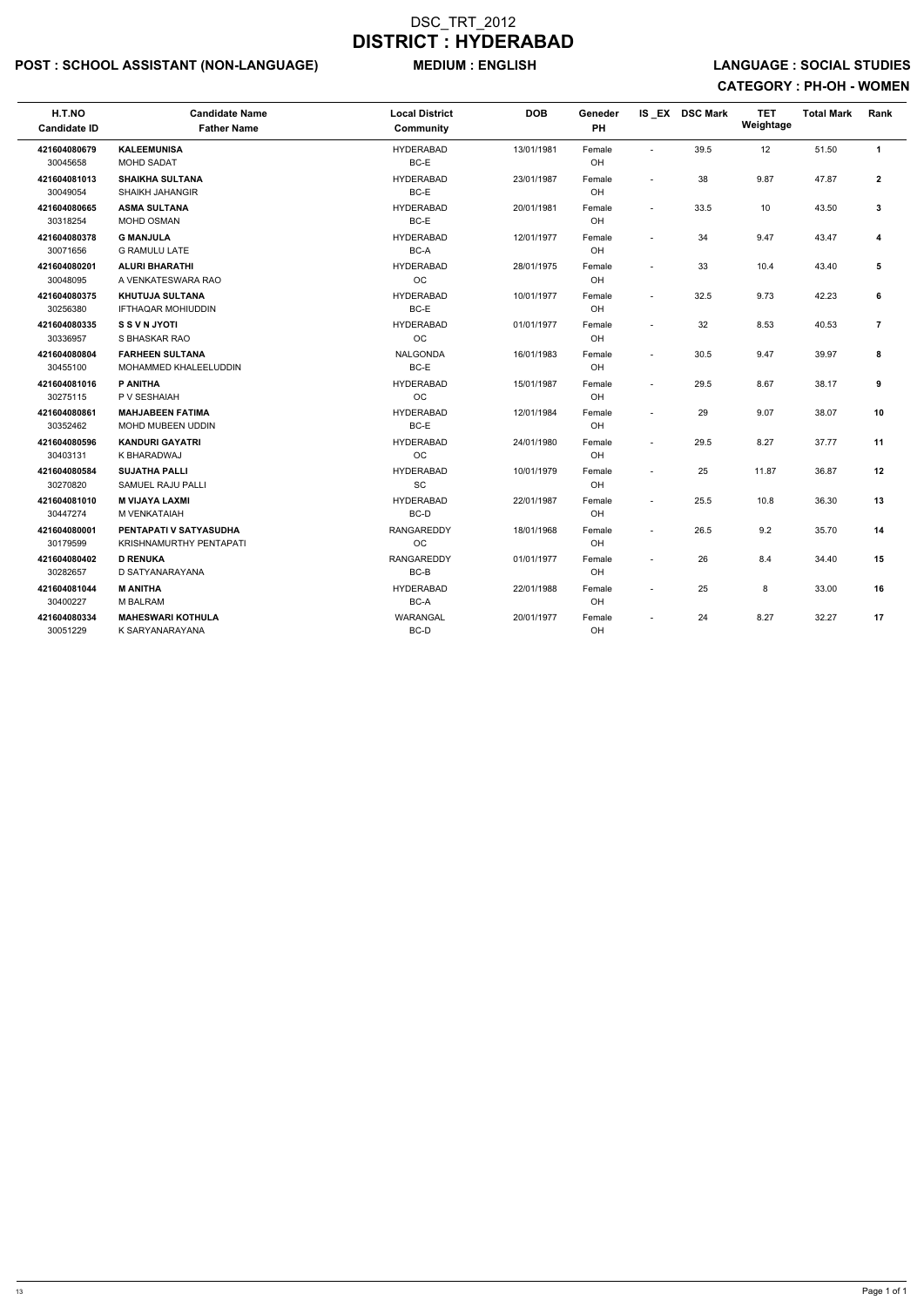## POST : SCHOOL ASSISTANT (NON-LANGUAGE) MEDIUM : TELUGU LANGUAGE : SOCIAL STUDIES

| H.T.NO<br><b>Candidate ID</b> | <b>Candidate Name</b><br><b>Father Name</b>  | <b>Local District</b><br>Community               | <b>DOB</b> | Geneder<br>PH |                          | IS_EX DSC Mark | <b>TET</b><br>Weightage | <b>Total Mark</b> | Rank           |  |
|-------------------------------|----------------------------------------------|--------------------------------------------------|------------|---------------|--------------------------|----------------|-------------------------|-------------------|----------------|--|
| 421604010533<br>30156679      | P SUMALATHA<br>P SADANAND                    | <b>HYDERABAD</b><br>BC-D                         | 19/01/1983 | Female<br>OH  | $\sim$                   | 51             | 13.87                   | 64.87             | $\mathbf{1}$   |  |
| 421604010249<br>30157825      | <b>ANITHA Y</b><br><b>SRINU REDDY Y</b>      | <b>HYDERABAD</b><br><b>OC</b>                    | 20/01/1978 | Female<br>OH  | $\sim$                   | 44.5           | 10                      | 54.50             | $\mathbf{2}$   |  |
| 421604010265<br>30450142      | A MANOHARA<br>A KRISHNA                      | <b>HYDERABAD</b><br>BC-D                         | 28/01/1978 | Female<br>OH  | $\overline{\phantom{a}}$ | 35.5           | 11.73                   | 47.23             | 3              |  |
| 421604010626<br>30155860      | N BHAGYA LAXMI<br>N RAMULU                   | <b>HYDERABAD</b><br>$BC-B$                       | 15/01/1986 | Female<br>OH  | $\tilde{\phantom{a}}$    | 36.5           | 9.87                    | 46.37             | 4              |  |
| 421604010647<br>30450476      | <b>E ANITHA</b><br>E BALAKRISHNA             | <b>HYDERABAD</b><br><b>SC</b>                    | 12/01/1987 | Female<br>OH  | $\overline{\phantom{a}}$ | 35.5           | 10                      | 45.50             | 5              |  |
| 421604010190<br>30230151      | <b>M VENKATA KUMARI</b><br>M CHINNA PULLAIAH | <b>HYDERABAD</b><br>BC-A                         | 03/01/1976 | Female<br>OH  | $\overline{\phantom{a}}$ | 33.5           | 9.6                     | 43.10             | 6              |  |
| 421604010330<br>30081047      | A RAJITHA<br>A SATHYANARAYANA                | <b>HYDERABAD</b><br>BC-D                         | 29/01/1979 | Female<br>OH  | $\tilde{\phantom{a}}$    | 33             | 9.6                     | 42.60             | $\overline{7}$ |  |
| 421604010476<br>30150269      | <b>R PREMALATHA</b><br>R JANGAIAH            | <b>HYDERABAD</b><br>$\operatorname{\textsf{SC}}$ | 20/01/1982 | Female<br>OH  | $\overline{\phantom{a}}$ | 34             | 8                       | 42.00             | 8              |  |
| 421604010460<br>30242482      | <b>HEMAVATHIU</b><br>U SHANKARAIAH           | <b>HYDERABAD</b><br>BC-A                         | 02/01/1982 | Female<br>OH  | $\sim$                   | 29             | 9.87                    | 38.87             | 9              |  |
| 421604010641<br>30455250      | <b>K ANITHA</b><br>K BALACHARY               | <b>HYDERABAD</b><br>BC-B                         | 02/01/1987 | Female<br>OH  | <b>YES</b>               | 29             | 8.67                    | 37.67             | 10             |  |
| 421604010143<br>30424170      | <b>KOTI PADMAJA</b><br>K MURALIDHAR RAO      | <b>MEDAK</b><br>SC                               | 24/01/1975 | Female<br>OH  | $\sim$                   | 28             | 8.93                    | 36.93             | 11             |  |
| 421604010635<br>30424703      | <b>K LAXMI</b><br>YADAIAH                    | <b>HYDERABAD</b><br>BC-D                         | 07/01/1986 | Female<br>OH  | $\blacksquare$           | 28.5           | 8.13                    | 36.63             | 12             |  |
| 421604010093<br>30078278      | <b>K MADHAVI</b><br><b>RAMMURTHY</b>         | <b>HYDERABAD</b><br>OC                           | 01/01/1974 | Female<br>OH  | $\blacksquare$           | 26             | 9.07                    | 35.07             | 13             |  |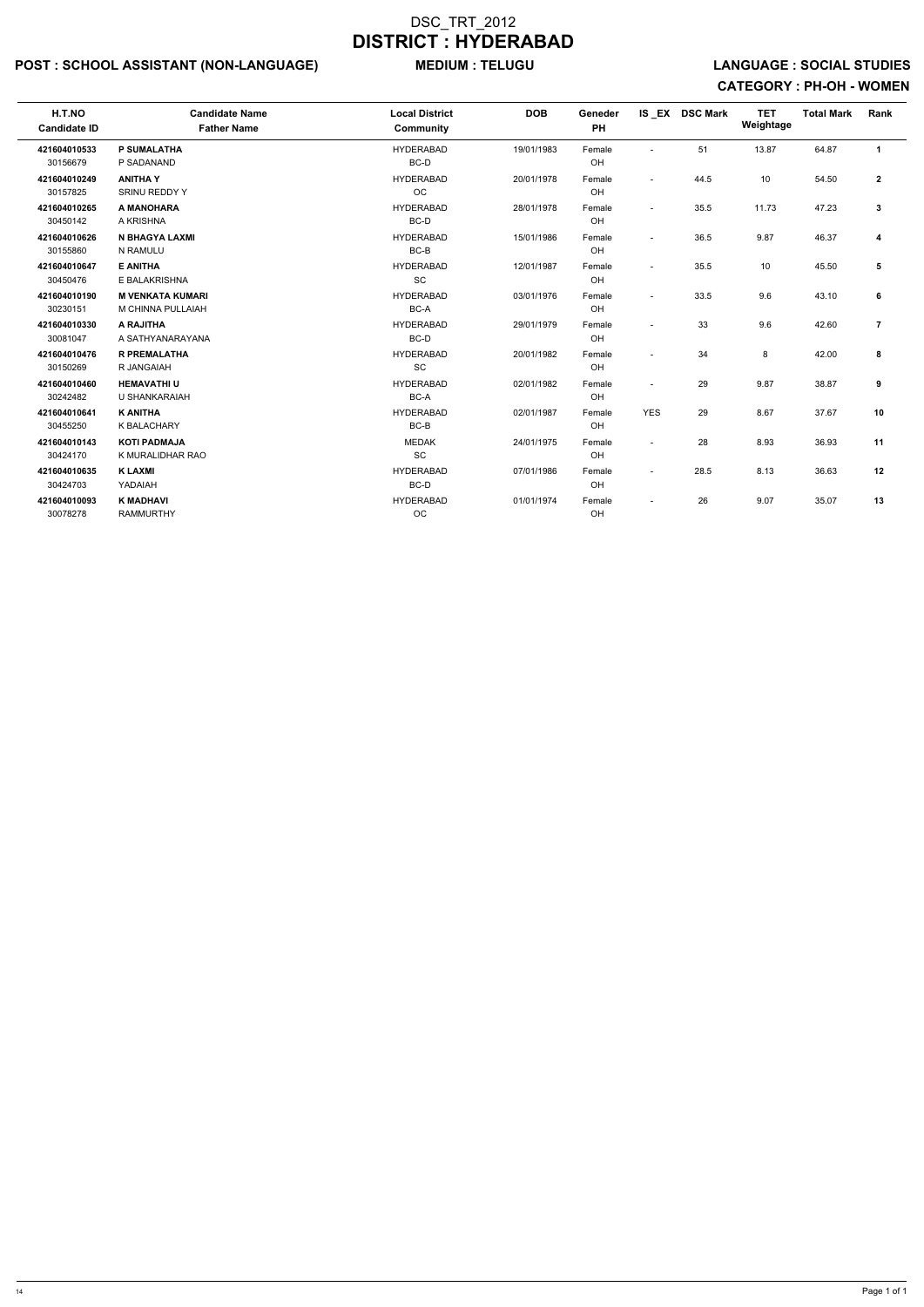## POST : SCHOOL ASSISTANT (NON-LANGUAGE) MEDIUM : URDU LANGUAGE : SOCIAL STUDIES

| H.T.NO<br><b>Candidate ID</b> | <b>Candidate Name</b><br><b>Father Name</b>    | <b>Local District</b><br>Community | <b>DOB</b> | Geneder<br><b>PH</b> | IS EX                    | <b>DSC Mark</b> | TET<br>Weightage | <b>Total Mark</b> | Rank         |
|-------------------------------|------------------------------------------------|------------------------------------|------------|----------------------|--------------------------|-----------------|------------------|-------------------|--------------|
| 421604020122<br>30443460      | <b>GHOUSIA BEGUM</b><br>MD ASADULLAH KHAN      | <b>HYDERABAD</b><br>ОC             | 17/01/1981 | Female<br>OH         | $\overline{\phantom{a}}$ | 31.5            | 10.4             | 41.90             |              |
| 421604020042<br>30103495      | <b>SYEDA TAHSEEN ARA</b><br><b>SYED HABEEB</b> | <b>HYDERABAD</b><br>ОC             | 02/01/1976 | Female<br>OH         | $\overline{\phantom{a}}$ | 29.5            | 10.53            | 40.03             | $\mathbf{2}$ |
| 421604020030<br>30055901      | <b>SHAHEEN BEGUM</b><br>SYED MUSHTAQ HUSSAIN   | <b>HYDERABAD</b><br><b>OC</b>      | 01/01/1976 | Female<br>OH         | $\overline{\phantom{a}}$ | 27              | 11.2             | 38.20             | 3            |
| 421604020007<br>30443837      | <b>IQBAL REHANA</b><br>MIR YASEEN ALI          | <b>HYDERABAD</b><br>OC.            | 16/01/1973 | Female<br>OH         | $\overline{\phantom{a}}$ | 29              | 8                | 37.00             | 4            |
| 421604020181<br>30185216      | <b>AHMADI BEGUM</b><br><b>MOHD JEELANI</b>     | <b>HYDERABAD</b><br>BC-E           | 21/01/1984 | Female<br>OH         | $\overline{\phantom{a}}$ | 27              | 9.07             | 36.07             | 5            |
| 421604020252<br>30299945      | <b>SHAKEELA BEGUM</b><br>SYED GULAM MOHIDDIN   | <b>KRISHNA</b><br><b>OC</b>        | 13/01/1987 | Female<br>OH         | $\overline{\phantom{a}}$ | 26.5            | 9.33             | 35.83             | 6            |
| 421604020145<br>30342973      | <b>GHOUSIA BEGUM</b><br>MD MAHAMOOD            | <b>KARIMNAGAR</b><br>BC-E          | 05/01/1982 | Female<br>OH         | $\overline{\phantom{a}}$ | 25.5            | 10               | 35.50             | 7            |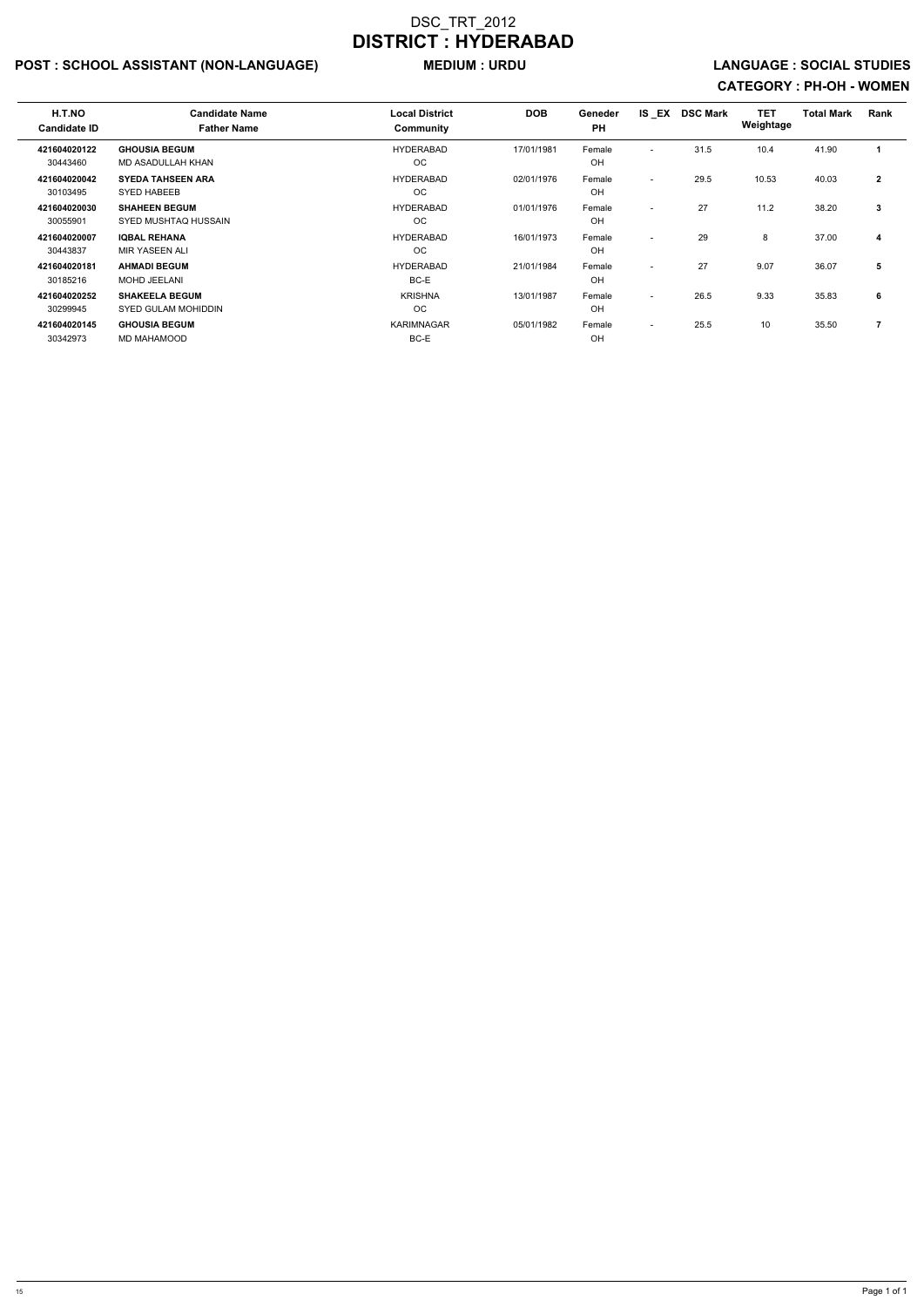#### POST : SECONDARY GRADE TEACHER MEDIUM : ENGLISH

| H.T.NO<br><b>Candidate ID</b> | <b>Candidate Name</b><br><b>Father Name</b> | <b>Local District</b><br>Community | <b>DOB</b> | Geneder<br><b>PH</b> | IS EX | <b>DSC Mark</b> | TE1<br>Weightage | <b>Total Mark</b> | <b>Rank</b> |
|-------------------------------|---------------------------------------------|------------------------------------|------------|----------------------|-------|-----------------|------------------|-------------------|-------------|
| 441699080072                  | <b>R KRISHNAVENI</b>                        | <b>HYDERABAD</b>                   | 29/01/1985 | Female               |       | 23              | 8.27             | 31.27             |             |
| 30418806                      | R SHANKARAIAH                               | BC-B                               |            | OН                   |       |                 |                  |                   |             |